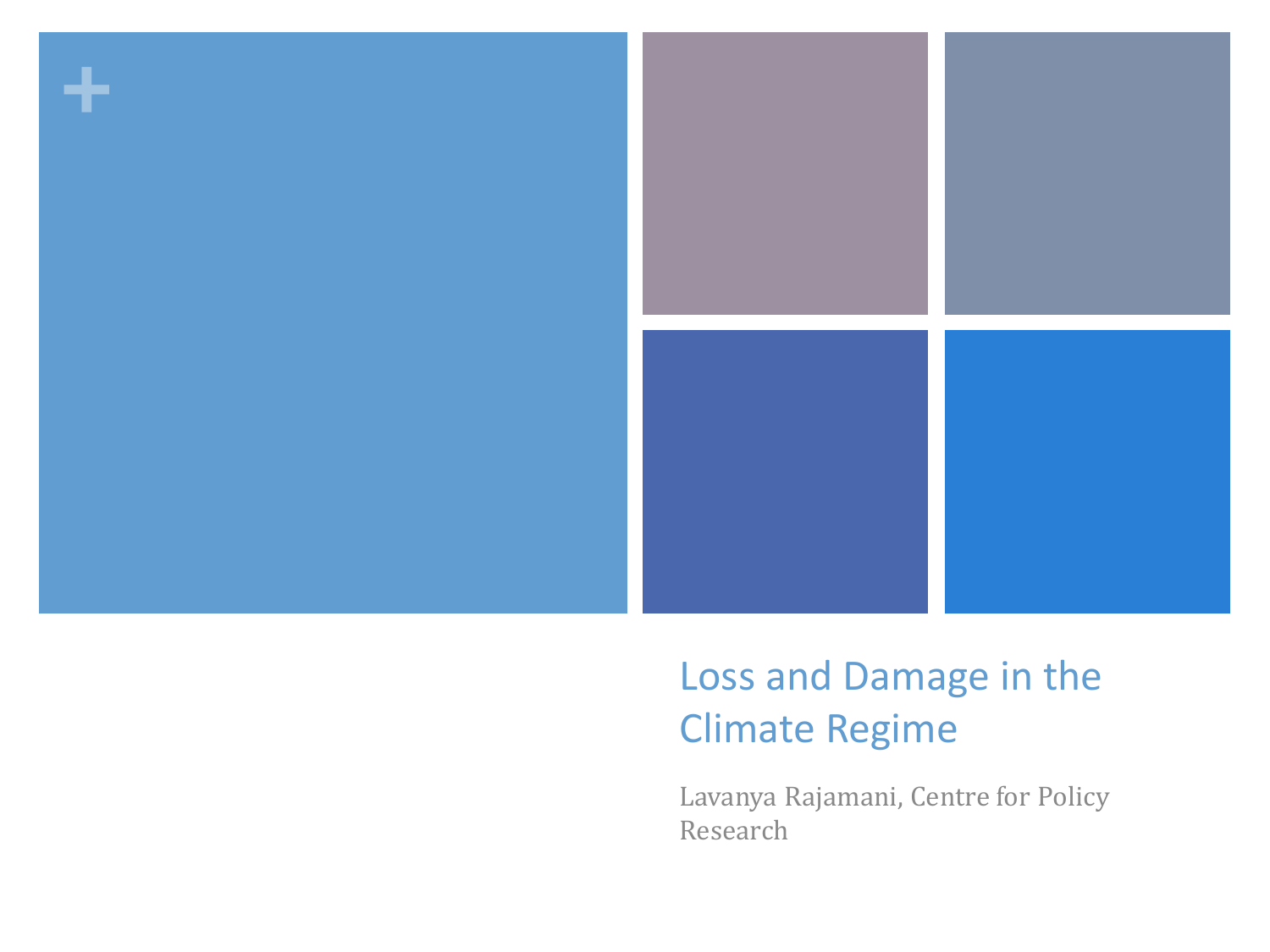



- $\blacksquare$  Evolution of the loss and damage discussions in the climate regime - milestones
- **Issues under consideration**
- Issues relating to loss and damage in the Geneva Negotiating Text, 2015
- Addressing loss and damage outside the climate regime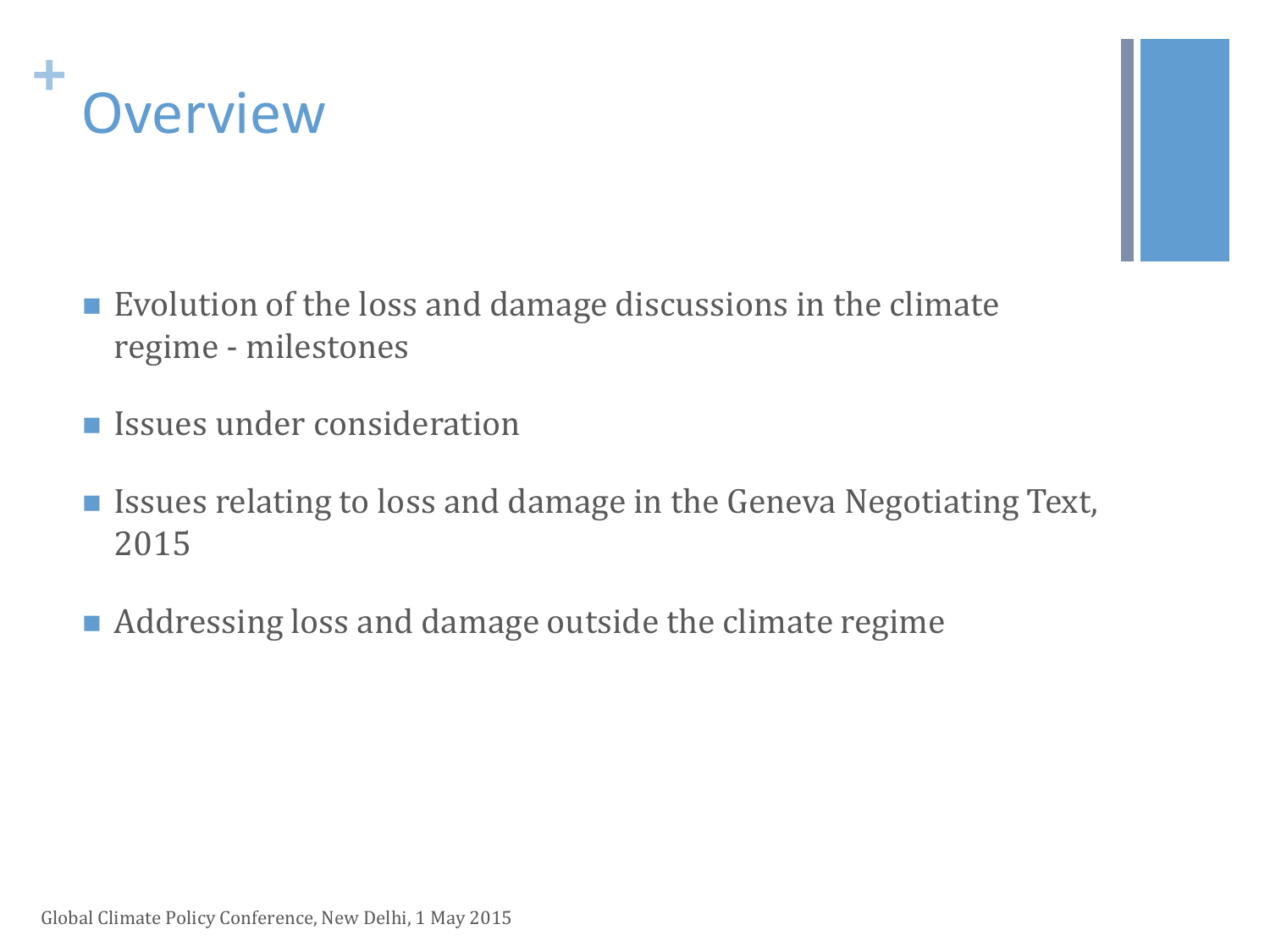## **+** Evolution of the Loss and Damage Discussions

- **Loss and damage has underpinned climate negotiations from its** inception
	- AOSIS proposal in 1991 for an 'insurance mechanism' to compensate nations for loss and damage resulting from sea level rise
- **FCCC** recognizes specific needs and concerns of Parties arising from adverse effects of climate change, and requires Parties to take actions to meet these needs (Art 4.8)

 Climate Regime – trajectory of negotiations: mitigation – adaptation – loss and damage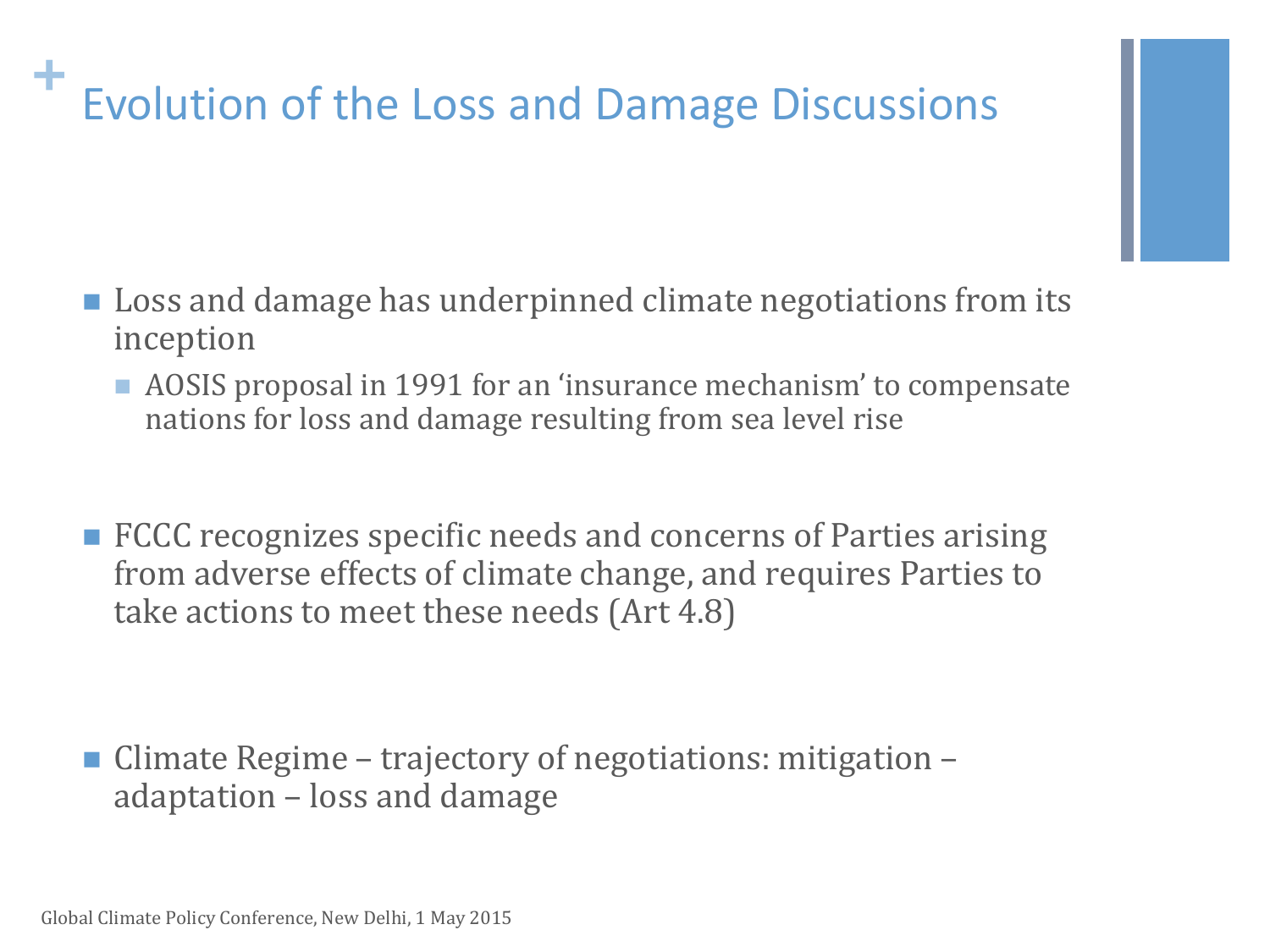

- Bali Action Plan, 2007 first appearance of the term 'loss and damage'
- Cancun, 2010 Parties launch a work program on loss and damage
- Doha, 2012 Parties agreed to establish institutional arrangements for loss and damage
- Warsaw, 2013 Parties established the Warsaw International Mechanism on Loss and Damage
	- 'under the Cancun Adaptation Framework' but subject to review in 2016 – part of adaptation or a distinct issue area?
- Lima, 2014 Work Plan for the Executive Committee of the Warsaw International Mechanism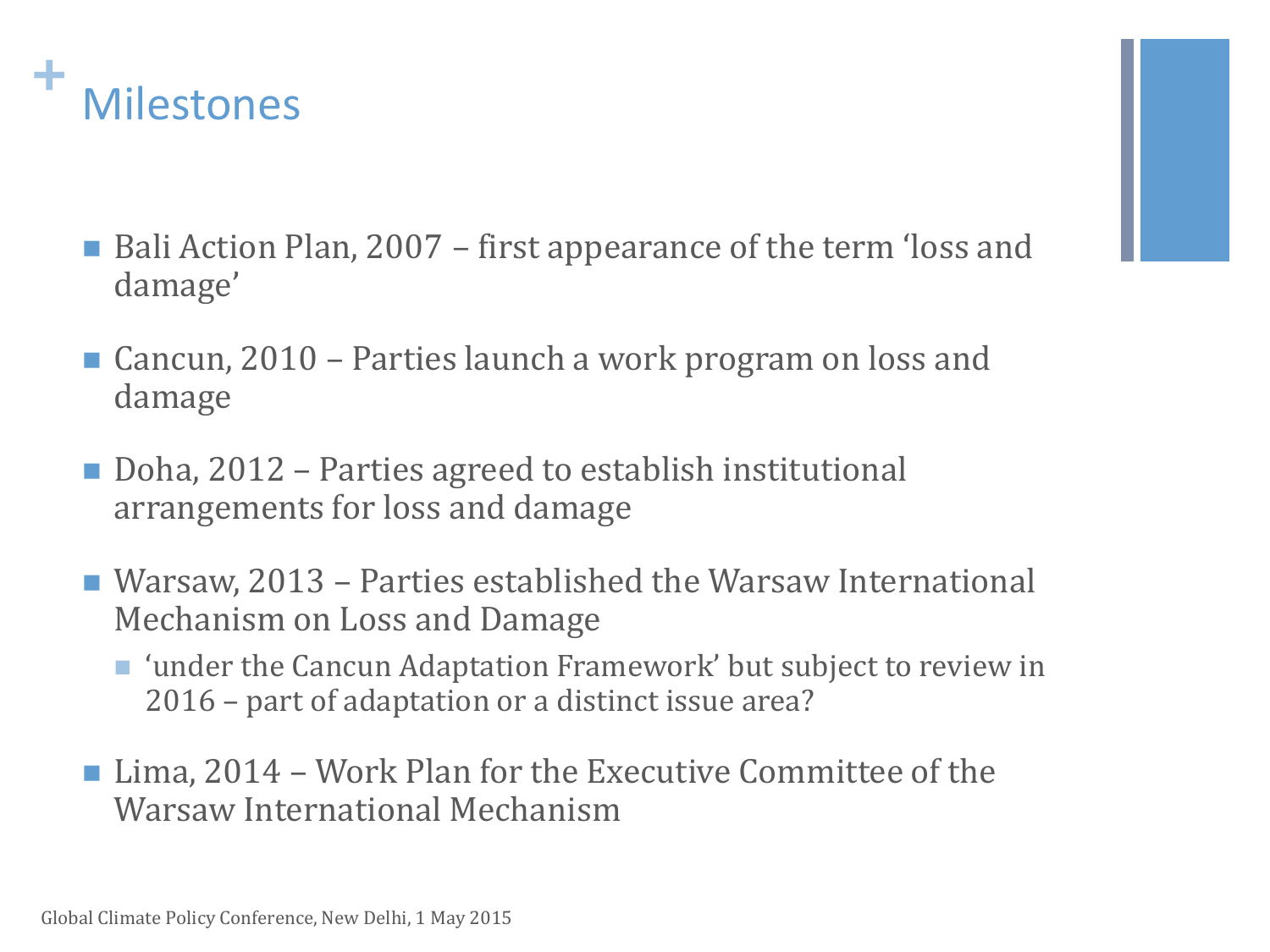# **+** Issues under Consideration

- **Impacts of loss and damage on particularly vulnerable developing** countries, populations and communities
- Comprehensive risk management approaches in building resilience
- **E** Approaches to address slow onset events, with particular focus on potential impacts
- Reducing the risk of and addressing non-economic losses
- Capacity and coordination needs in relation to slow onset and extreme events
- Migration, displacement and human mobility as a result of climate impacts
- $\blacksquare$  Financial instruments and tools to address the risks of loss and damage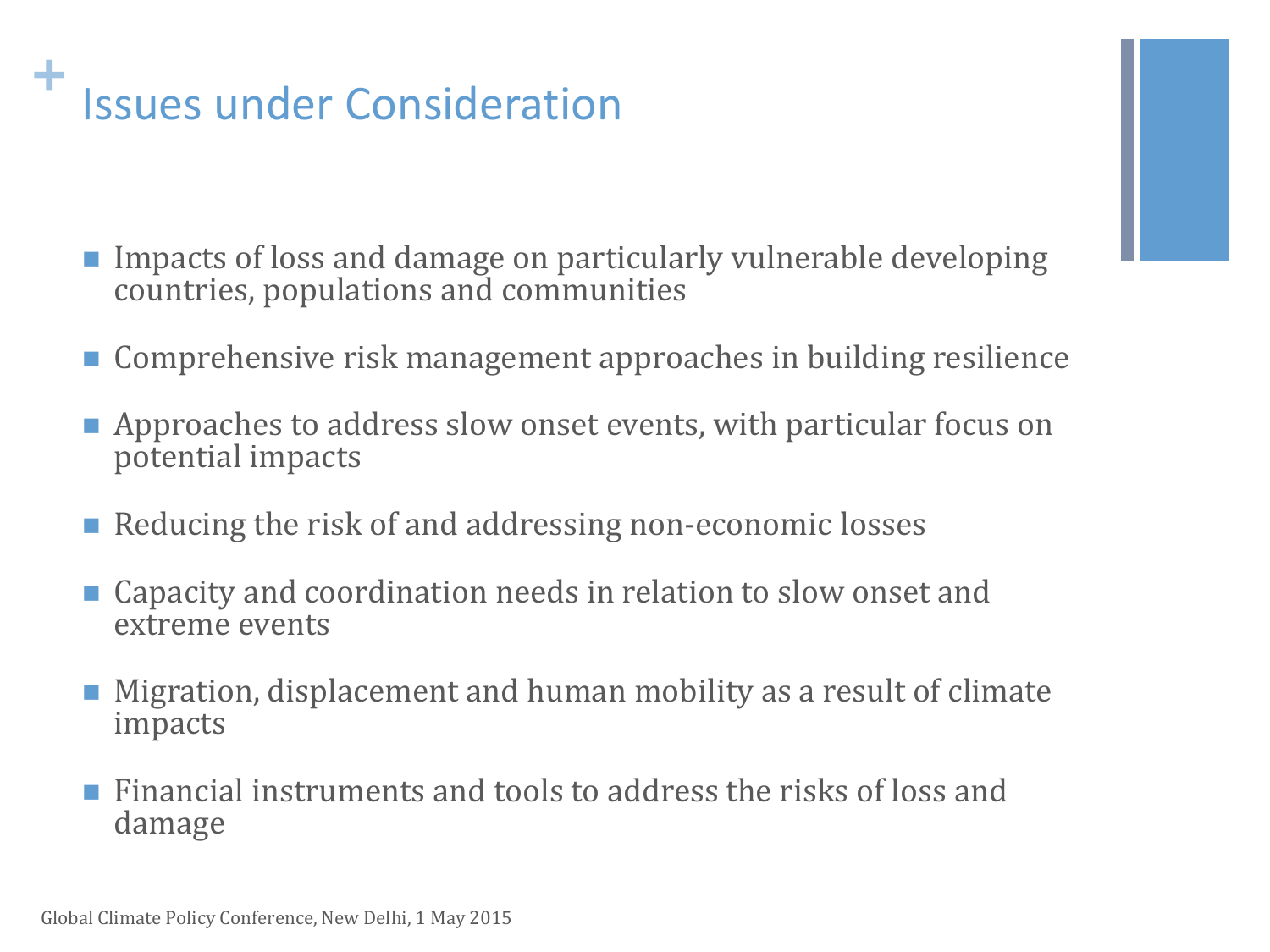#### **+** Loss and Damage in the 2015 Negotiations

- Should loss and damage be addressed in the new instrument at all?
- **Lima Call to Climate Action** 
	- Reference in preamble to WIM
	- Para 2 2015 agreement 'shall address in a balanced manner, inter alia, mitigation, adaptation, finance, technology development and transfer and capacity building, and transparency of action and support.'
	- **However:** 
		- 'Inter alia'
		- LDCs: term 'inter alia' as well as the reference to loss and damage in the preamble indicate that the 2015 agreement 'will properly, effectively and progressively address loss and damage'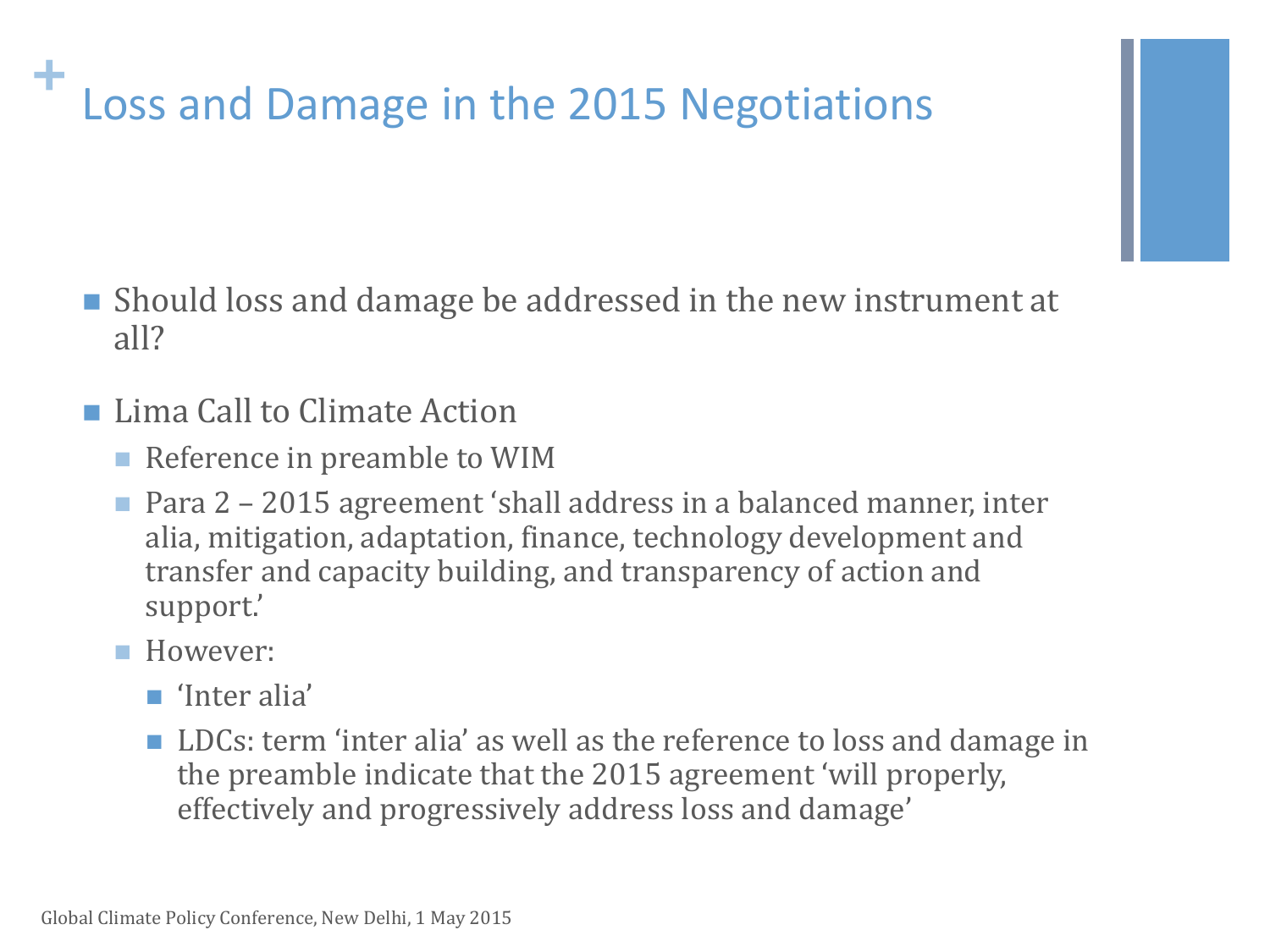### **Issues in the Geneva Negotiating Text**

- Should loss and damage be addressed as part of adaptation or separately?
- Institutional arrangements:
	- Is the Warsaw International Mechanism sufficient?
	- Does it need to be strengthened through the 2015 agreement?
	- Is a new international mechanism to address loss and damage under 2015 agreement necessary?
	- How can these institutional arrangements play a more effective 'catalytic role' in mobilizing international, regional and national processes and institutions?
- Should the provisions on loss and damage in the 2015 agreement include a compensation regime?
	- $\blacksquare$  Linked to issues of state responsibility and liability
		- $\blacksquare$  Red line for some
		- **Adversarial framing**
	- Solidarity and collective responsibility?
		- Enables a 'funding and support' framing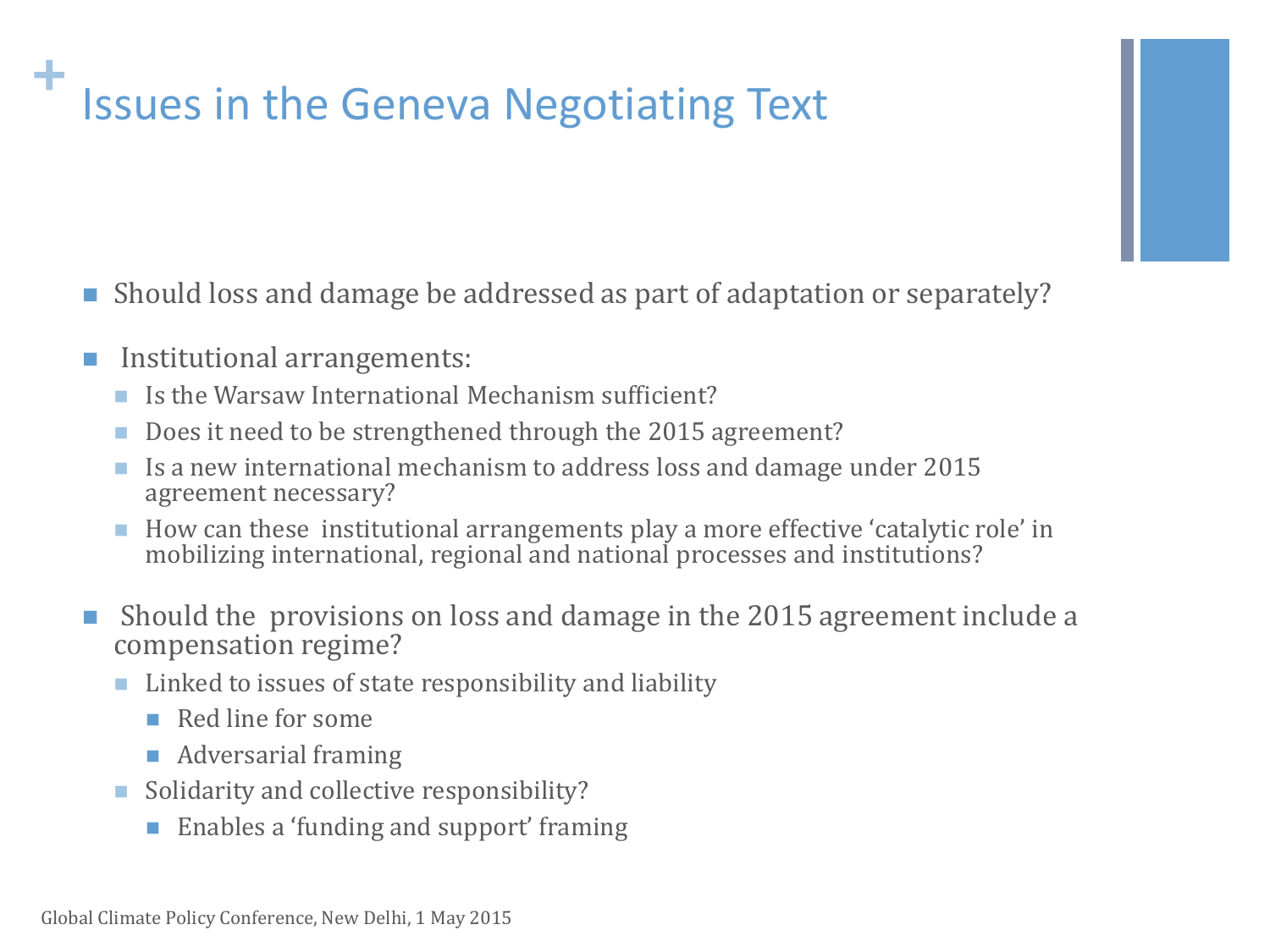#### **Issues in the Geneva Negotiating Text**

- How can the 2015 agreement ensure availability of adequate funding and support to address loss and damage in vulnerable developing countries?
	- Who should benefit from such funding and support?
		- all developing countries?
		- developing countries, particularly LDCs, small island developing countries and countries in Africa?
	- Who should provide funding and support?
		- all countries?
		- developed countries and other Parties in a position to do so?
		- only developed countries?
	- What should funding and support address slow onset events and/or extreme events?
		- How can the loss and damage attributable to human induced climate change be separated out from that which cannot be so attributed?
		- How, if at all, can 'loss and damage' be quantified
			- direct and indirect
			- **tangible and intangible**
			- economic and non-economic
			- current and future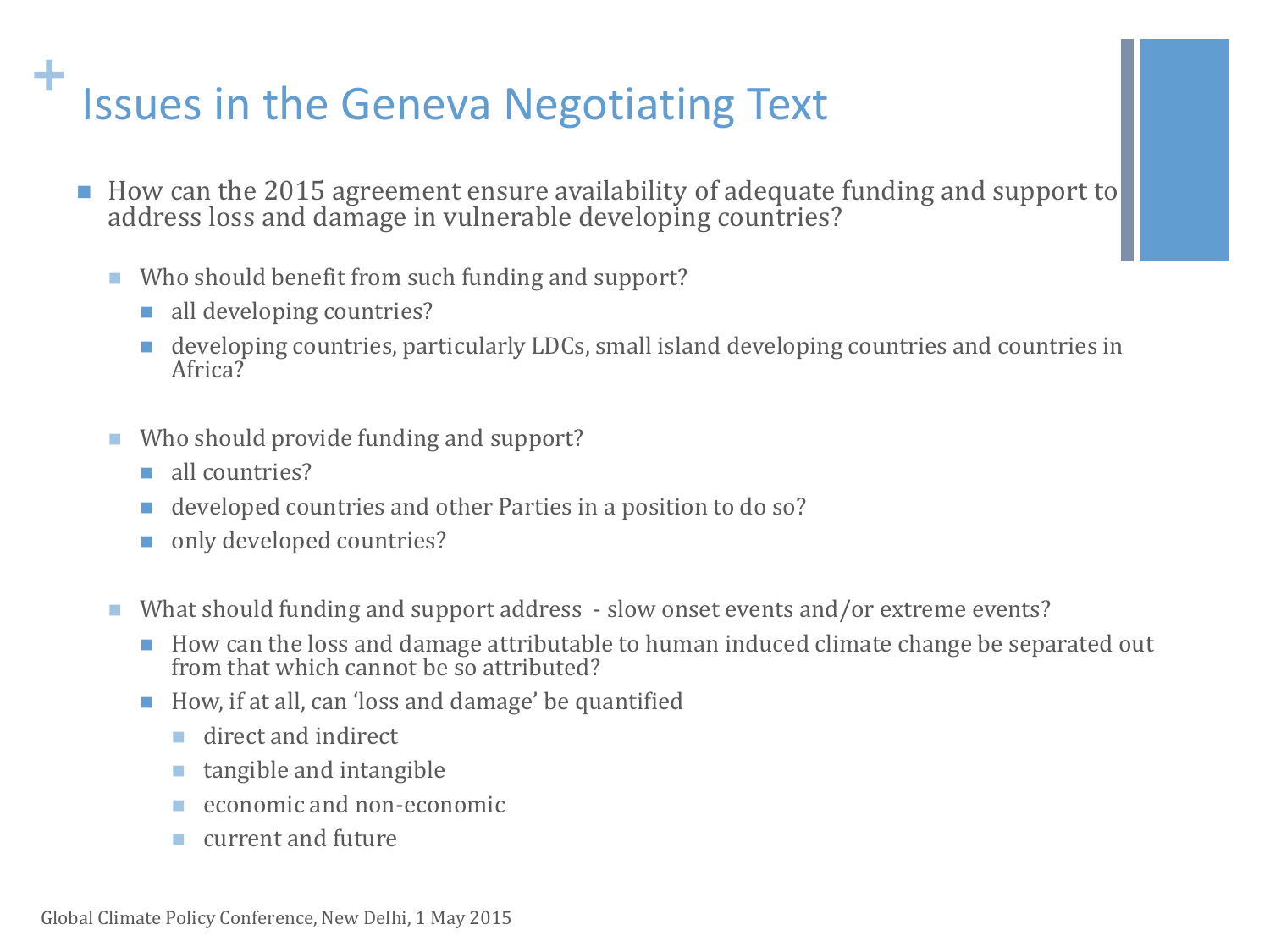## **+** Addressing Loss and Damage outside the FCCC

- A state can bring a claim against another for state responsibility
	- obligation breach causal link between breach and damage => cessation and reparation
- Impediments:
	- finding a forum with jurisdiction
	- $\blacksquare$  establishing standing
	- establishing the existence of clear and binding obligations
	- establishing breach of such obligations
	- demonstrating causality between the GHG emissions of the defendant state, current and historic, and impacts suffered by the plaintiff state
	- **E** establishing damage
- No case yet; Palau ICJ Advisory Opinion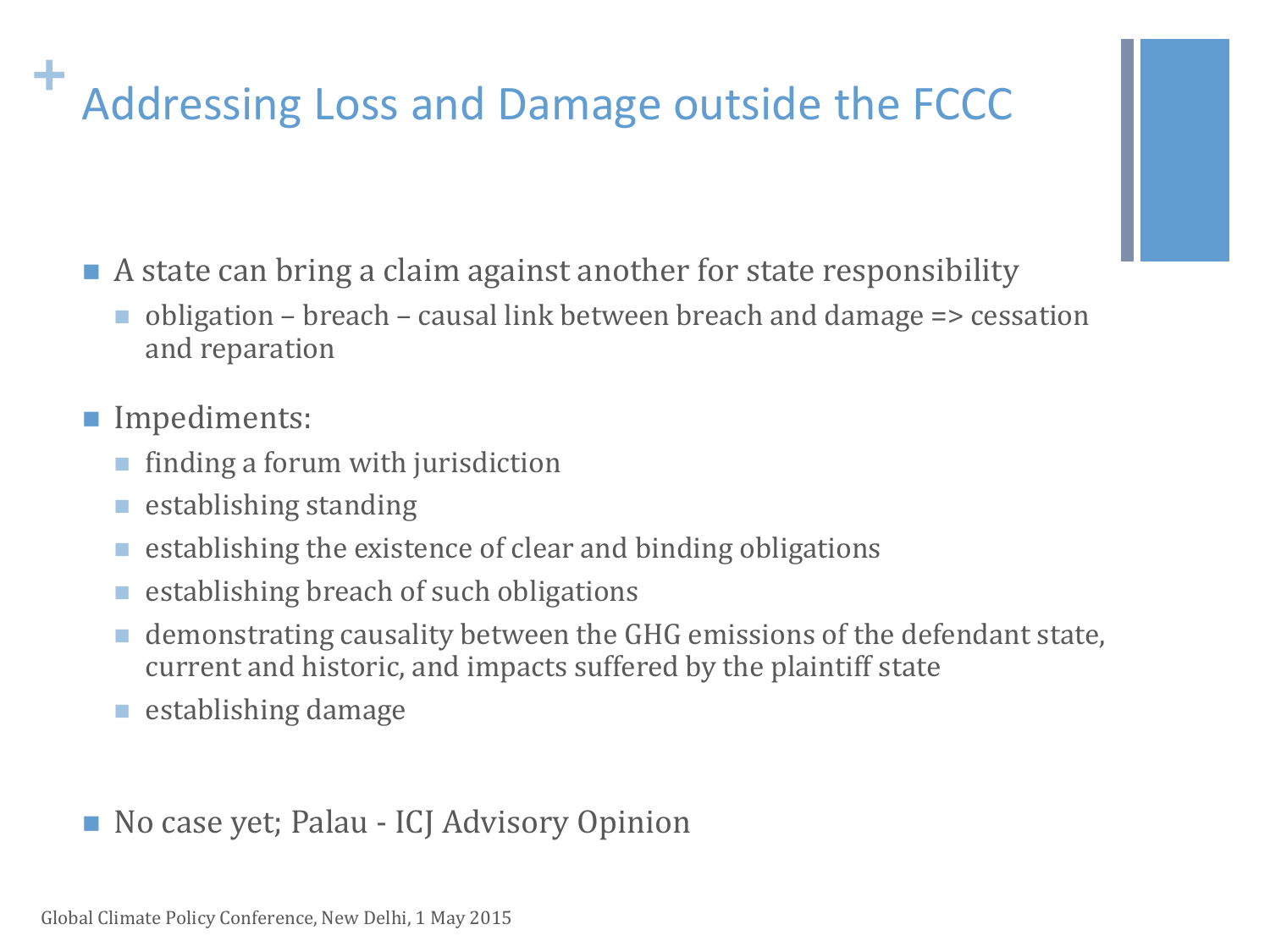## **+** Addressing Loss and Damage outside the FCCC

- **Private parties can bring claims against their own state or another** state for climate-related loss and damage, if internationally protected human rights are implicated
	- But few fora hear claims from private parties
	- **Prone to similar limitations as inter-state claims (causation etc)**
	- Inuit Case IACHR
- **Private parties can bring claims against their own state or other** private parties in domestic courts
	- Public and private law remedies
	- **Extensive climate litigation in some jurisdictions**